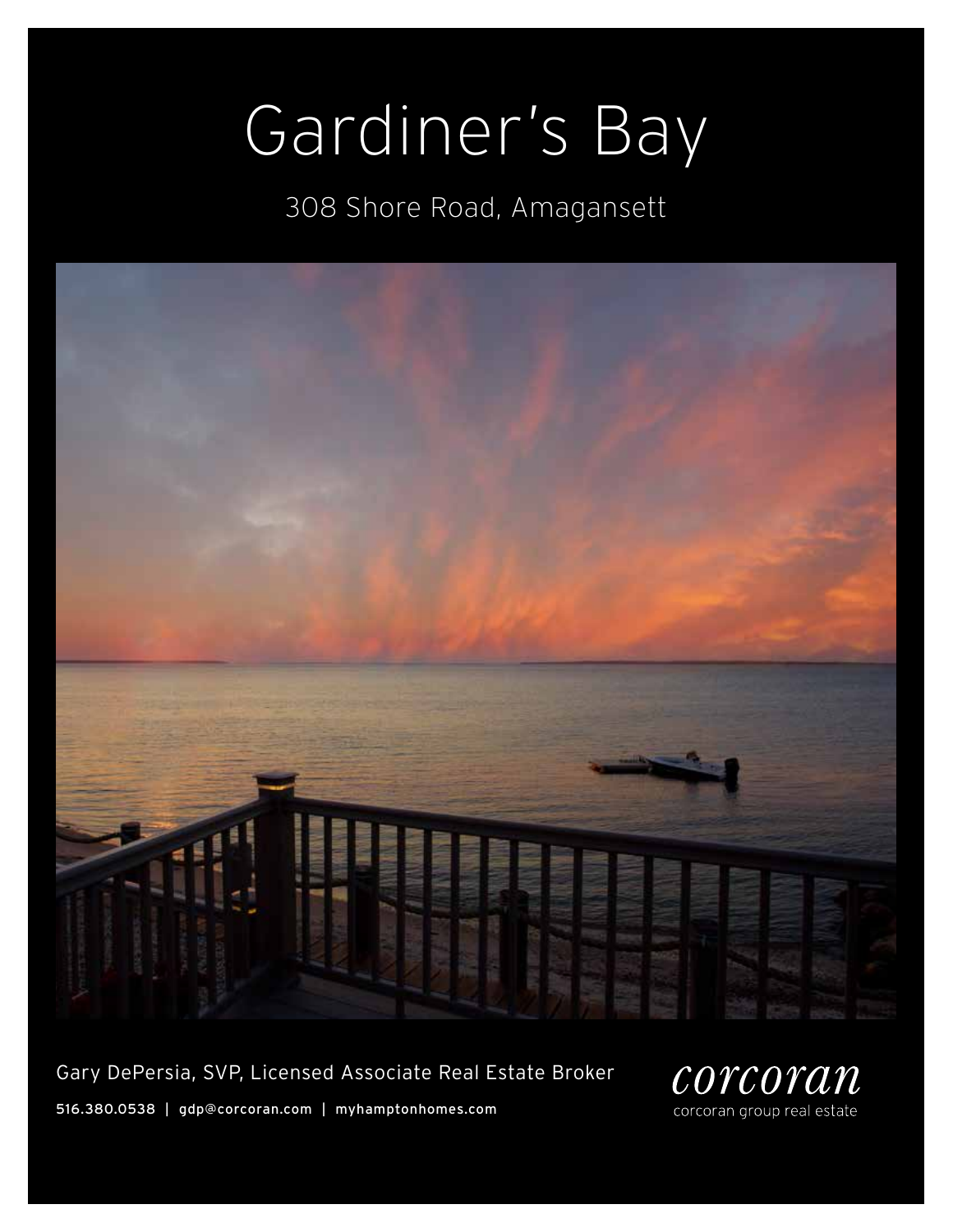#### Gardiner's Bay: where Every day is saturday

Amagansett. Make life one long weekend when you own an incomparable 3,500 SF+/- Amagansett bayfront residence that sits along 120 ft of bulkheaded waterfront. Heroic water views with incredible sunsets from three levels of living space is the calling card for a 4 bedroom 4.5 bath retreat, recently rebuilt and updated with the latest amenities. The vast liquid backdrop is visible from most rooms including the spacious living room with fireplace and full bar, a completely outfitted kitchen and convenient first floor guest suite. The indoor Endless Lap Pool sits within its own waterview atrium. An office and heated garage complete the first level. Upstairs the expansive master with luxurious bath and gym has its own balcony with access to the unique roof deck with views south to the ocean and north to Connecticut. A guest suite awaits nearby. There is a finished lower level with staff lounge, full bath and laundry area. The huge outdoor deck, fashioned from low maintenance Azek, offers custom built-in stone barbeque, outdoor shower and ample room to kick back and enjoy all the action on Gardiner's Bay. Moor your boat right out back or hang out on your own wooden float. Town water, a full audio/visual package inside and out plus a sophisticated 35+/- zone alarm system complete this extraordinary package. With the bay at your doorstep and the ocean merely a bike ride away, enjoy boating. windsurfing and jetskiing from your own private beach. Start your extended weekends with your own preview today.

#### Exclusive. WEB# 41800



|                                                                                                                                                                                                                                        | Property Details / Amenities / Features                                                                                                                                                                                                                       |                                                                                                                                                                                                                                                                                                     |
|----------------------------------------------------------------------------------------------------------------------------------------------------------------------------------------------------------------------------------------|---------------------------------------------------------------------------------------------------------------------------------------------------------------------------------------------------------------------------------------------------------------|-----------------------------------------------------------------------------------------------------------------------------------------------------------------------------------------------------------------------------------------------------------------------------------------------------|
| - Built 1989 (renovated in '99 and '12)<br>- Contemporary<br>- Bayfront<br>$-3,400$ SF+/-<br>$-0.33$ Acres<br>-2 stories<br>- Oak and Tumbled Marble Flooring<br>- Azek Decking<br>- Imported Italian Marble and<br>Granite throughout | - Anderson Windows<br>- 4 Bedrooms<br>- 4 Full/ 1 Half Bathrooms<br>-1 Fireplace<br>- Gas Hot Air Heat (3+/- Zones)<br>- Central Air Conditioning<br>- Town Water with Filter Installed<br>- Multi Zone Irrigation System<br>- Pre-Wired for CAT5/Audio/Video | - 35+/- Zone Alarm System with<br>Seismic Detection and<br>Cellular Back Up<br>- Indoor 8'x14" Endless Lap Pool<br>- Full Finished Basement<br>- Outdoor Shower<br>- Triple Reinforced Bulkhead<br>- Attached 1-Car Radiantly<br><b>Heated Garage</b><br>- Mature Landscaping<br>- Private Driveway |
| - Entry<br>- Guest Bedroom<br>- Full Bathroom<br>- Living Room with:<br>- Fireplace<br>- Custom Stone Wall and<br>Entertainment System<br>- Dining Room                                                                                | First Floor<br>- Eat-In Kitchen with:<br>- Custom Cabinetry<br>- Marvel Kegerator<br>- Viking Wine Cooler<br>- Viking Gas Range<br>- Sub Zero Refrigerator<br>- Viking Ice Maker<br>- Viking Dishwasher<br>- 2 Sinks                                          | - Indoor Endless Lap Pool<br>- Office with:<br>- Built-in Cabinetry<br>- Powder Room                                                                                                                                                                                                                |
| - Master Bedroom with:<br>- Gym Area<br>- Overlooking Water<br>- Private Roof Top Deck                                                                                                                                                 | Second Floor<br>- Master Bathroom with:<br>- Jacuzzi Tub<br>- Steam Shower                                                                                                                                                                                    | - Full Guest Suite                                                                                                                                                                                                                                                                                  |
| - Laundry Room with Sink<br>- Mechanical / Storage Areas                                                                                                                                                                               | Lower Level<br>- Guest Bedroom Suite<br>- Full Bathroom                                                                                                                                                                                                       | - Kitchenette<br>- Separate Entry                                                                                                                                                                                                                                                                   |

### Property Details / Amenities / Features

Rear Exerior View from Gardiner's Bay



Living Room



Bar



Kitchen



Dining Room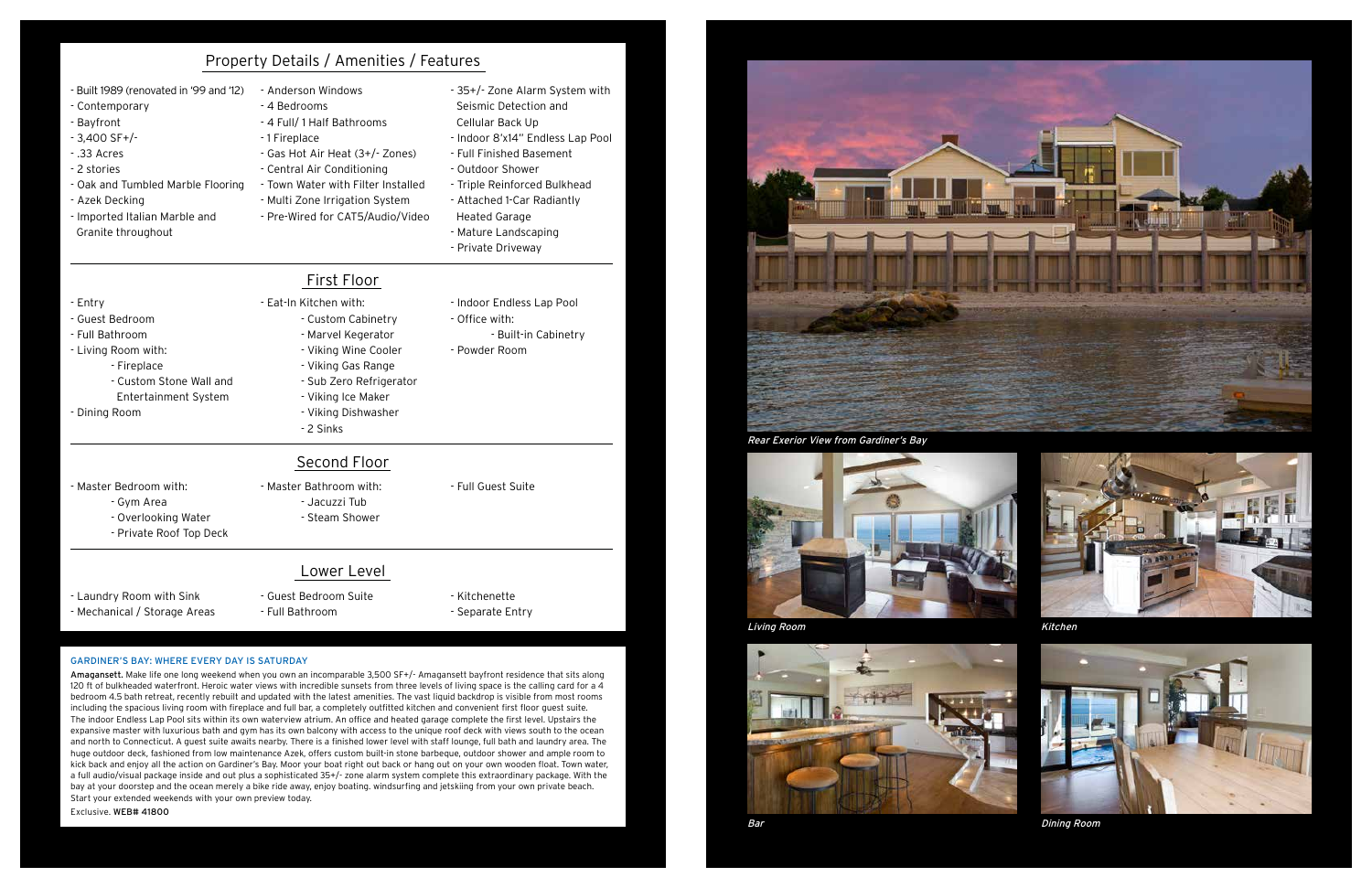

Bayfront Property with 120 Feet of Frontage



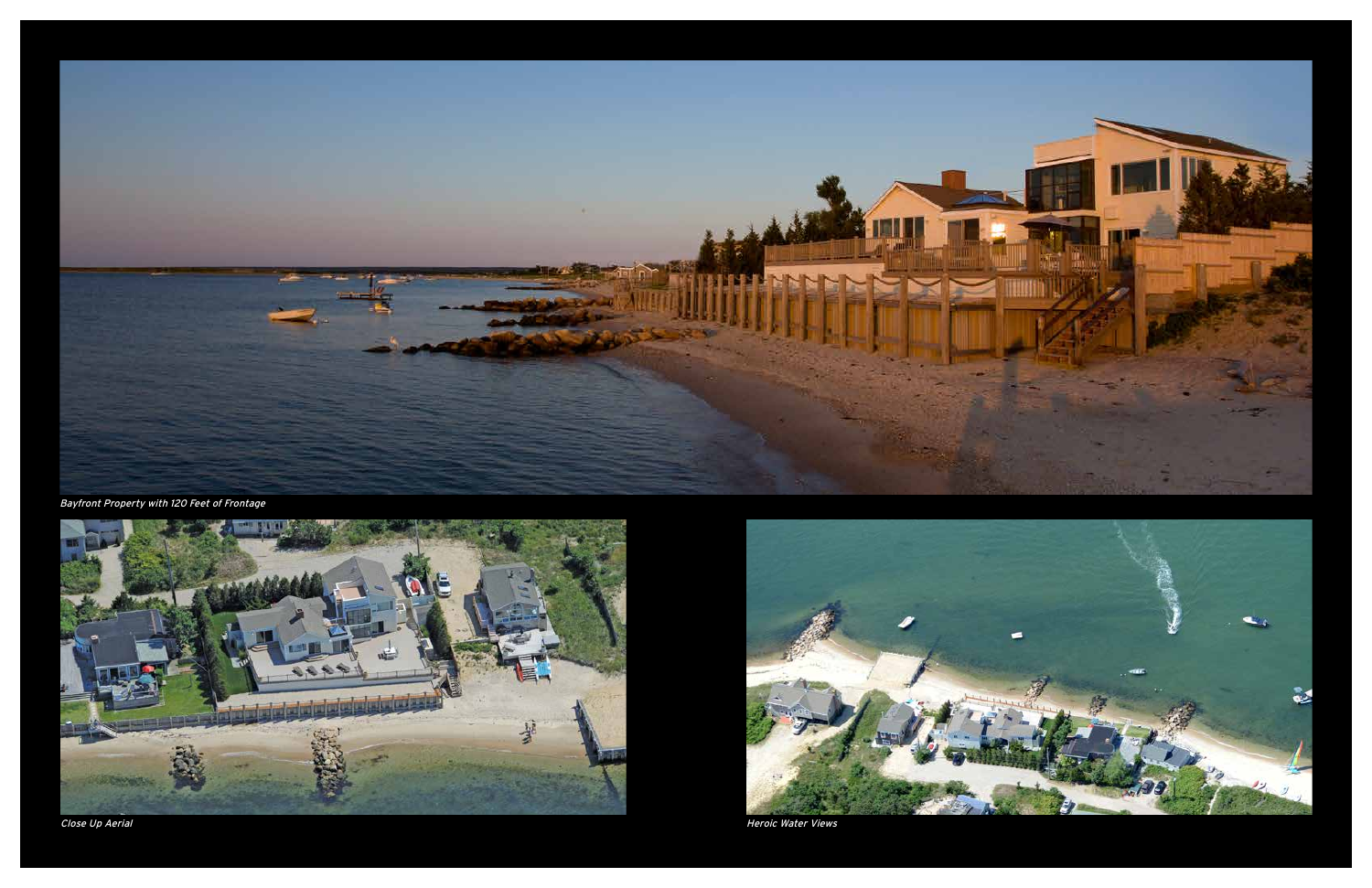

Master Bedroom







Water Views